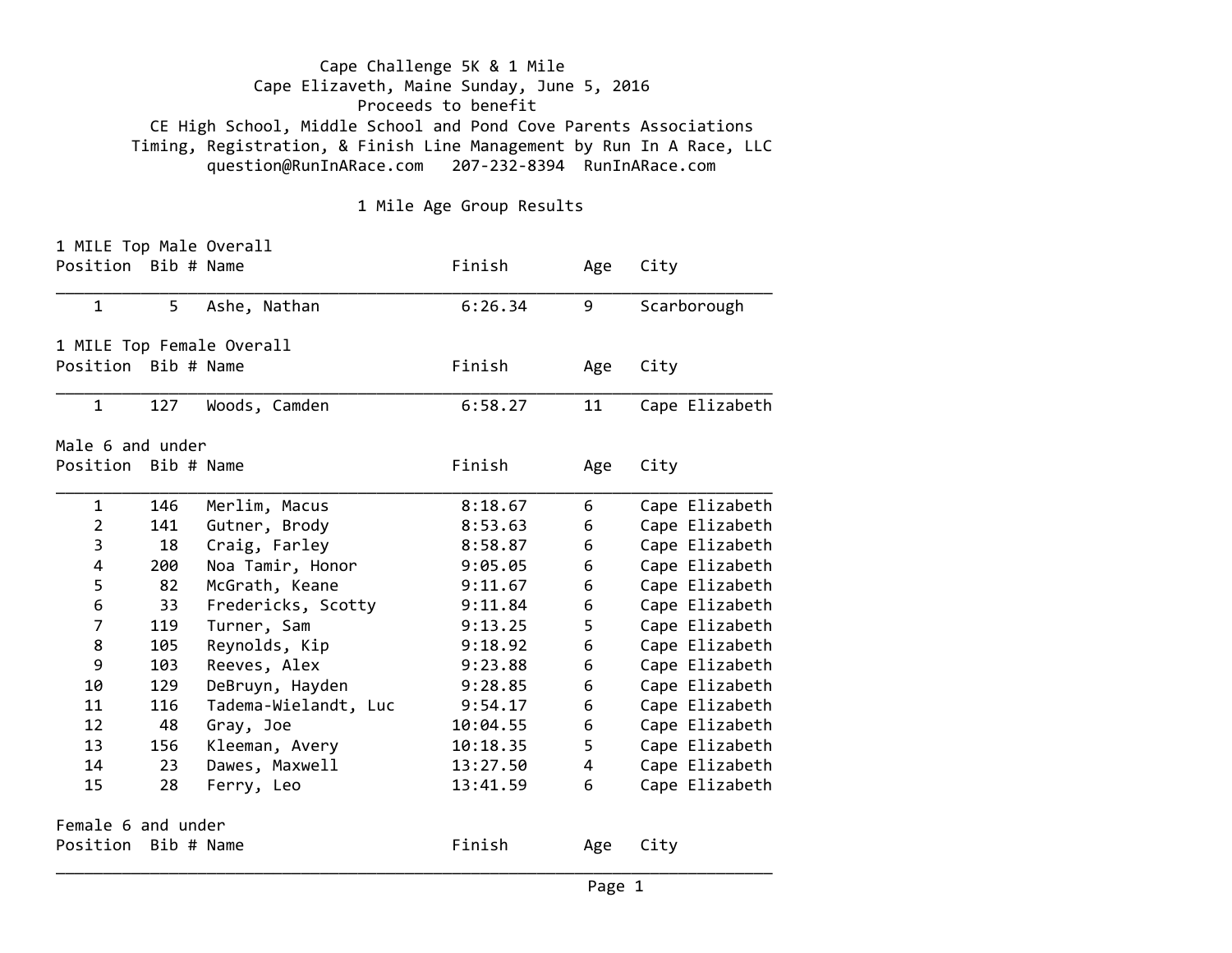| 1                   | 130 | DeGeorge, Alice    | 8:37.62  | 5   |      | Cape Elizabeth |
|---------------------|-----|--------------------|----------|-----|------|----------------|
| $\overline{2}$      | 71  | Leopold, Alexandra | 8:50.44  | 6   |      | Cape Elizabeth |
| 3                   | 22  | Dawes, Maisyn      | 9:25.54  | 6   |      | Cape Elizabeth |
| $\overline{4}$      | 140 | Gutner, Lila       | 9:26.08  | 6   |      | Cape Elizabeth |
| 5                   | 79  | Mallory, Alexa     | 9:32.12  | 5   |      | Cape Elizabeth |
| 6                   | 109 | Rosu-Myles, Lila   | 9:53.08  | 6   |      | Cape Elizabeth |
| $\overline{7}$      | 93  | Northup, Lily      | 9:59.73  | 5   |      | Cape Elizabeth |
| 8                   | 42  | Govind, Azara      | 10:39.96 | 6   |      | Cape Elizabeth |
| 9                   | 72  | Litton, Isla       | 10:46.81 | 6   |      | Cape Elizabeth |
| 10                  | 77  | Mahoney, Mary      | 10:46.99 | 4   |      | Cape Elizabeth |
| 11                  | 63  | Lawler, More       | 10:57.43 | 5   |      | Cape Elizabeth |
| 12                  | 137 | Walsh, Lily        | 11:11.79 | 5   |      | Cape Elizabeth |
| 13                  | 139 | Raffaele, Sadie    | 11:24.02 | 5   |      | Cape Elizabeth |
| 14                  | 53  | Halter, Katie      | 11:33.43 | 6   |      | Cape Elizabeth |
| 15                  | 43  | Govind, Adley      | 12:28.53 | 5   |      | Cape Elizabeth |
| 16                  | 24  | Eaton, Caitlyn     | 13:17.70 | 6   |      | Cape Elizabeth |
|                     |     |                    |          |     |      |                |
| ale 7 - 8           |     |                    |          |     |      |                |
| osition  Bib # Name |     |                    | Finish   | Age | City |                |
|                     |     |                    |          |     |      |                |
| $\mathbf{1}$        | 123 | Vaine, Will        | 6:40.81  | 8   |      | Cape Elizabeth |
| $\overline{2}$      | 108 | Rosu-Myles, Sam    | 6:41.88  | 8   |      | Cape Elizabeth |
| 3                   | 14  | Bromage, Wyatt     | 6:57.63  | 8   |      | Cape Elizabeth |
| 4                   | 85  | Merriam, Oliver    | 7:14.30  | 8   |      | Cape Elizabeth |
|                     |     |                    |          |     |      |                |

MalePo

| FUSILIUN DIU # NAME |     |                  | ווכבווב ו | Age            | ⊂⊥∟y           |
|---------------------|-----|------------------|-----------|----------------|----------------|
| 1                   | 123 | Vaine, Will      | 6:40.81   | 8              | Cape Elizabeth |
| $\overline{2}$      | 108 | Rosu-Myles, Sam  | 6:41.88   | 8              | Cape Elizabeth |
| 3                   | 14  | Bromage, Wyatt   | 6:57.63   | 8              | Cape Elizabeth |
| 4                   | 85  | Merriam, Oliver  | 7:14.30   | 8              | Cape Elizabeth |
| 5                   | 35  | Frost, Ian       | 7:26.12   | 8              | Cape Elizabeth |
| 6                   | 15  | Collins, Mason   | 7:38.15   | 7              | Cape Elizabeth |
| $\overline{7}$      | 73  | Lombardo, Luke   | 7:42.66   | 8              | Cape Elizabeth |
| 8                   | 89  | Morris, Aidan    | 7:43.52   | $\overline{7}$ | Cape Elizabeth |
| 9                   | 86  | Monson, Porter   | 7:45.05   | 8              | Cape Elizabeth |
| 10                  | 155 | Dragenette, Luca | 7:47.82   | $\overline{7}$ | Cape Elizabeth |
| 11                  | 106 | Rinaldi, Joseph  | 7:49.32   | 8              | Cape Elizabeth |
| 12                  | 80  | McAuliffe, Ben   | 8:01.87   | $\overline{7}$ | Cape Elizabeth |
| 13                  | 10  | Brame, Trevor    | 8:09.94   | 8              | Cape Elizabeth |
| 14                  | 142 | Chang, Jonah     | 8:17.59   | $\overline{7}$ | Cape Elizabeth |
| 15                  | 67  | Leen, Michael    | 8:31.43   | $\overline{7}$ | Cape Elizabeth |
| 16                  | 58  | Kelley, Lochlan  | 8:42.38   | $\overline{7}$ | Cape Elizabeth |
| 17                  | 41  | Ginn, Dylan      | 8:57.69   | 7              | Cape Elizabeth |
| 18                  | 136 | Noonan, Tobias   | 9:01.69   | 8              | Cape Elizabeth |
| 19                  | 27  | Faulkner, August | 9:31.24   | 8              | Cape Elizabeth |
| 20                  | 17  | Connolly, Ian    | 9:46.07   | 8              | Cape Elizabeth |
| 21                  | 199 | Kleeman, Luca    | 10:42.69  | 7              | Cape Elizabeth |
|                     |     |                  |           | Page 2         |                |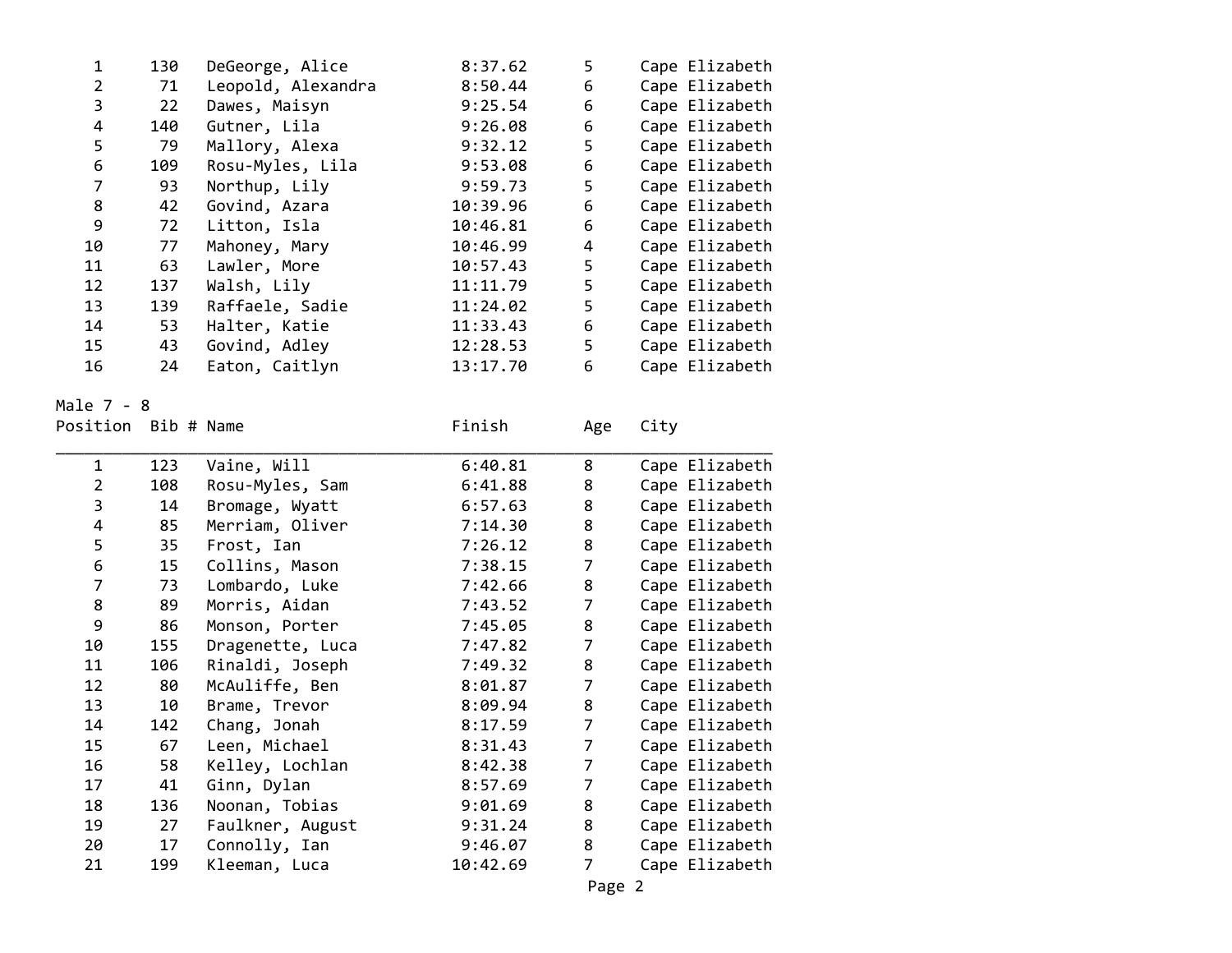| 22                  | 44             | Gray, William      | 10:49.59 | $\overline{7}$ |      | Cape Elizabeth                   |
|---------------------|----------------|--------------------|----------|----------------|------|----------------------------------|
| 23                  | 64             | Lawler, Duke       | 10:52.85 | $\overline{7}$ |      | Cape Elizabeth                   |
| 24                  | 102            | Redding, Crowley   | 11:13.74 | $\overline{7}$ |      | Cape Elizabeth                   |
| 25                  | 34             | Fremont, Tobey     | 11:26.78 | $\overline{7}$ |      | Cape Elizabeth                   |
|                     |                |                    |          |                |      |                                  |
| Female 7 - 8        |                |                    |          |                |      |                                  |
| Position Bib # Name |                |                    | Finish   | Age            | City |                                  |
| $\mathbf 1$         | 69             | Lench, Gillian     | 7:29.00  | 8              |      |                                  |
| $\overline{2}$      | 39             | Gaudrault, Claire  | 8:10.12  | $\overline{7}$ |      | Cape Elizabeth<br>Cape Elizabeth |
| 3                   | 11             |                    |          | 8              |      |                                  |
|                     |                | Brennan, Kayla     | 8:21.02  |                |      | Cape Elizabeth                   |
| 4                   | 57             | Hetrick, Kate      | 8:27.08  | 8              |      | Cape Elizabeth                   |
| 5                   | 95             | Phelan, Ella       | 8:41.01  | 8              |      | Cape Elizabeth                   |
| 6                   | $\overline{7}$ | Berman, Maddie     | 8:53.22  | $\overline{7}$ |      | Cape Elizabeth                   |
| $\overline{7}$      | 100            | Pollick, Isabelle  | 9:16.62  | 8              |      | Cape Elizabeth                   |
| 8                   | 96             | Pidhajecky, Sophie | 9:40.55  | $\overline{7}$ |      | Cape Elizabeth                   |
| 9                   | 65             | Lee, Caitlin       | 9:46.74  | 8              |      | Cape Elizabeth                   |
| 10                  | 143            | Adams, Elizabeth   | 10:37.94 | 8              |      | Cape Elizabeth                   |
| 11                  | 25             | Ecker, Sophie      | 10:54.84 | 8              |      | Cape Elizabeth                   |
| 12                  | 134            | Craig, Kaia        | 11:08.76 | $\overline{7}$ |      | Cape Elizabeth                   |
| 13                  | 32             | Forsyth, Avery     | 11:09.69 | $\overline{7}$ |      | Cape Elizabeth                   |
| 14                  | 61             | Kroeker, Caitlin   | 11:24.46 | $\overline{7}$ |      | Cape Elizabeth                   |
| 15                  | 138            | Walsh, Liv         | 11:30.99 | $\overline{7}$ |      | Cape Elizabeth                   |
| 16                  | 152            | Mckenzie, Olivia   | 11:45.28 | $\overline{7}$ |      | Cape Elizabeth                   |
| 17                  | 83             | McLean, Emma       | 13:08.65 | $\overline{7}$ |      | Cape Elizabeth                   |
| 18                  | 255            | Eaton, Violet      | 14:11.04 | $\overline{7}$ |      | Cape Elizabeth                   |
| 19                  | 50             | Gustafson, Matilda | 14:21.25 | 8              |      | Cape Elizabeth                   |
|                     |                |                    |          |                |      |                                  |
| Male 9 - 10         |                |                    |          |                |      |                                  |
| Position Bib # Name |                |                    | Finish   | Age            | City |                                  |
| 1                   | 38             | Gajda, Desmond     | 6:57.15  | 9              |      | Cape Elizabeth                   |
| $\overline{2}$      | 145            | Erickson, Ander    | 7:01.58  | 10             |      | Cape Elizabeth                   |
| 3                   | 52             | Halter, Eli        | 7:12.23  | 9              |      | Cape Elizabeth                   |
| 4                   | 70             | Leonhirth, Cameron | 7:13.05  | 9              |      | Cape Elizabeth                   |
| 5                   | 37             | Gagne, Luke        | 7:36.78  | 9              |      | Cape Elizabeth                   |
| 6                   | 88             | Moore, Henry       | 7:44.75  | 9              |      | Cape Elizabeth                   |
| 7                   | 66             | Lee, Patrick       | 8:03.55  | 10             |      | Cape Elizabeth                   |
| 8                   | 115            | Sparks, Josiah     | 8:30.80  | 9              |      | Cape Elizabeth                   |
| 9                   | 94             | Perruzi, Andrew    | 8:35.46  | 10             |      | Cape Elizabeth                   |
| 10                  | 90             | Mosher, Tate       | 8:51.69  | 10             |      | Cape Elizabeth                   |
|                     |                |                    |          |                |      |                                  |

Page 3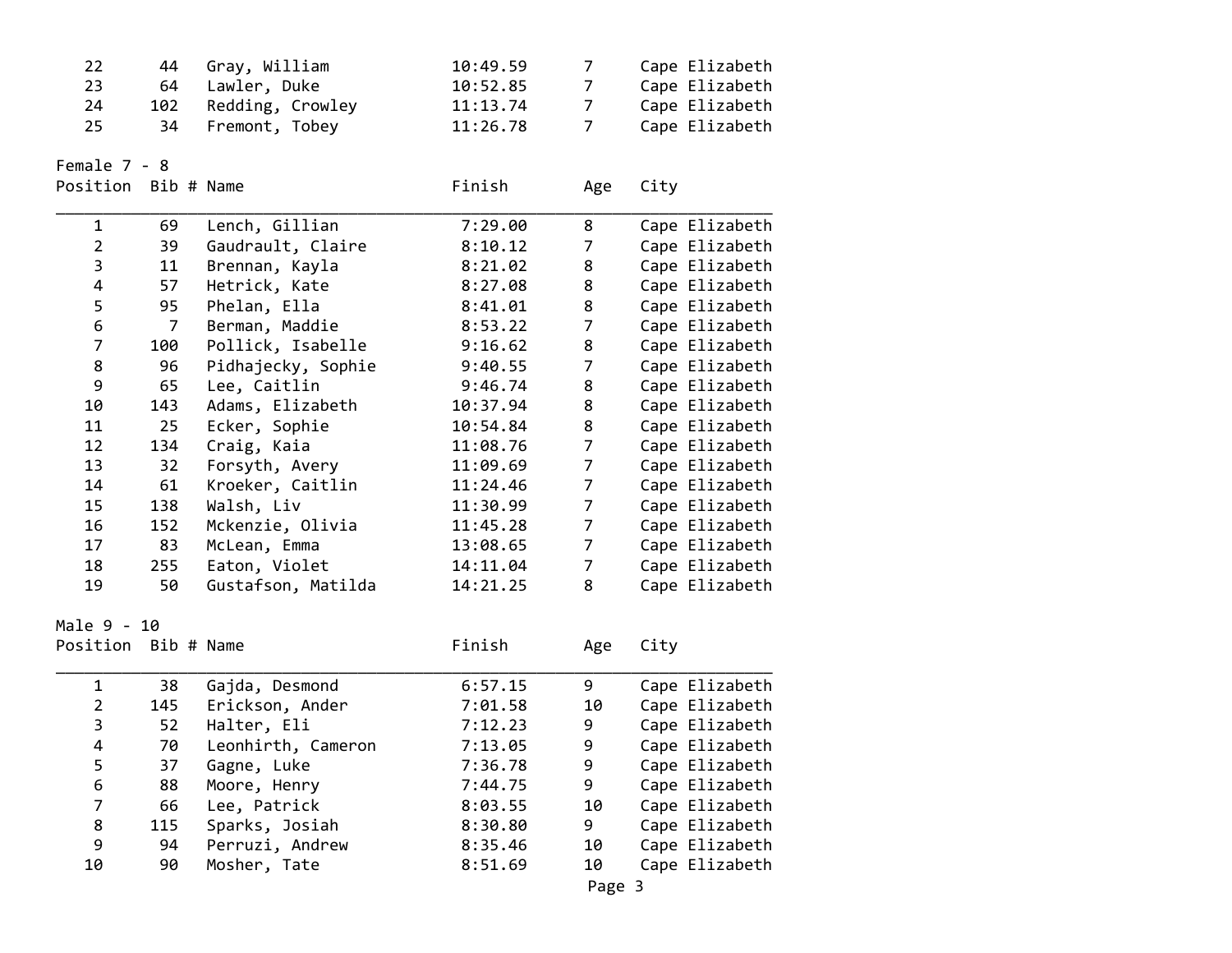| 11                      | 99                      | Pivirotto, Arthur | 9:12.17  | 9   | Cape Elizabeth |
|-------------------------|-------------------------|-------------------|----------|-----|----------------|
| 12                      | 111                     | Scifres, Declan   | 9:22.21  | 9   | Cape Elizabeth |
| 13                      | 125                     | Welton, Zeb       | 9:51.24  | 10  | Cape Elizabeth |
| 14                      | 31                      | Forsyth, Jack     | 10:58.71 | 10  | Cape Elizabeth |
| 15                      | 133                     | Clark, Tucker     | 11:05.97 | 9   | Cape Elizabeth |
| 16                      | 45                      | Gray, Cole        | 12:04.31 | 10  | Cape Elizabeth |
| Female $9 - 10$         |                         |                   |          |     |                |
| Position                | Bib # Name              |                   | Finish   | Age | City           |
| $\mathbf{1}$            | 21                      | Curtis, Jane      | 7:49.70  | 9   | Scarborough    |
| $\overline{2}$          | 6                       | Berman, Lucy      | 8:07.18  | 10  | Cape Elizabeth |
| $\overline{\mathbf{3}}$ | 308                     | Johnoso, Hadley   | 8:34.70  | 9   | Cape Elizabeth |
| $\overline{\mathbf{4}}$ | 131                     | Cochran, Georgia  | 8:36.24  | 10  | Cape Elizabeth |
| 5                       | 36                      | Frost, Mia        | 8:39.89  | 10  | Cape Elizabeth |
| $\boldsymbol{6}$        | 147                     | Callahan, Grace   | 8:53.20  | 9   | Cape Elizabeth |
| $\overline{7}$          | 51                      | Halter, Emma      | 9:03.51  | 10  | Cape Elizabeth |
| 8                       | $\overline{\mathbf{4}}$ | Anderson, Sophia  | 9:44.63  | 9   | Cape Elizabeth |
| 9                       | 60                      | Knauff, Lucille   | 10:13.16 | 9   | Cape Elizabeth |
| 10                      | 120                     | Tuttle, Jenna     | 10:13.63 | 9   | Cape Elizabeth |
| 11                      | 472                     | Snyder, Chloe     | 10:54.13 | 10  | Cape Elizabeth |
| 12                      | 56                      | Hart, Sagara      | 15:15.54 | 10  | Cape Elizabeth |
| 13                      | 40                      | Ginn, Natalie     | 15:15.86 | 10  | Cape Elizabeth |
| Male 11 - 12            |                         |                   |          |     |                |
| Position                | Bib # Name              |                   | Finish   | Age | City           |
| $\mathbf{1}$            | 122                     | Tuttle, Shawn     | 6:39.22  | 11  | Cape Elizabeth |
| $\overline{2}$          | 124                     | Webber, Hayden    | 6:44.43  | 12  | Cape Elizabeth |
| $\overline{\mathbf{3}}$ | 121                     | Tuttle, Shane     | 6:59.78  | 11  | Cape Elizabeth |
| $\overline{\mathbf{4}}$ | 68                      | Lench, Josh       | 7:27.00  | 11  | Cape Elizabeth |
| 5                       | 232                     | Charlebois, Bowen | 7:55.46  | 12  | Cape Elizabeth |
| $\boldsymbol{6}$        | 208                     | Ashe, Robby       | 7:55.71  | 12  | Scarborough    |
| $\overline{7}$          | 62                      | Kuhrt, Heiki      | 8:14.19  | 11  | Cape Elizabeth |
| 8                       | 47                      | Gray, Tommy       | 9:15.66  | 11  | Cape Elizabeth |
| 9                       | 9                       | Brame, Nathan     | 9:17.48  | 12  | Cape Elizabeth |
| 10                      | 49                      | Gustafson, Oscar  | 14:21.24 | 12  | Cape Elizabeth |

1 MILE Age Group Results for Female 11 ‐ 12 based on Gun Elapsed time Position Bib # Name Finish Age City